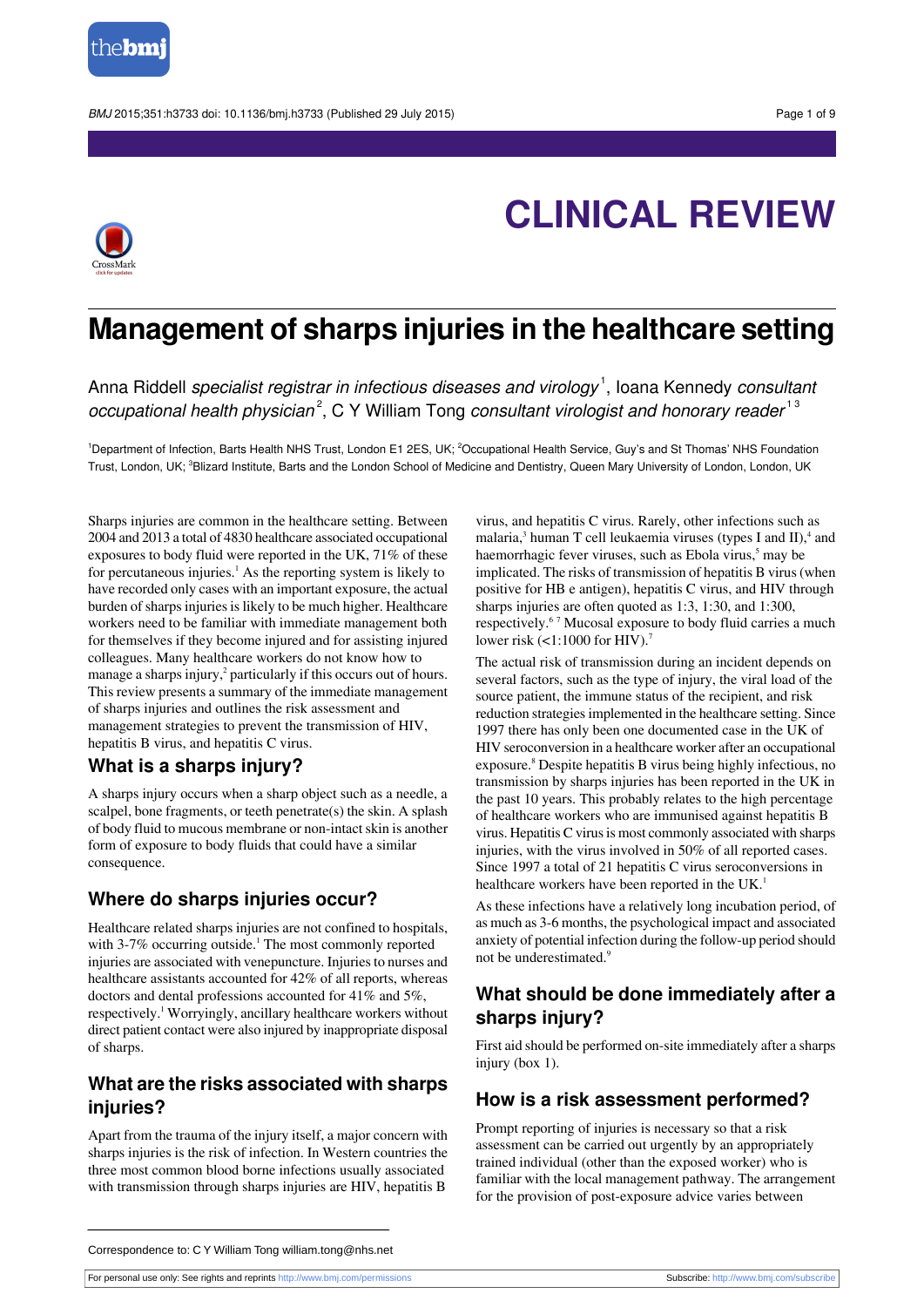#### **The bottom line**

- First aid should be undertaken as soon as possible and a risk assessment needs to be carried out urgently by an appropriately trained individual
- **•** If post-exposure prophylaxis is deemed necessary this should begin as soon as possible without waiting for the test results of the source patient
- **•** Post-exposure prophylaxis using antiretroviral drugs within the hour after injury can considerably reduce the risk of HIV transmission
- **•** Hepatitis B vaccine is highly effective in the prevention of hepatitis B; all healthcare workers should be immunised against the virus
- **•** Despite the lack of post-exposure prophylaxis to hepatitis C, such exposure should be followed up vigorously as treatment has a high success rate

#### **Sources and selection criteria**

We searched PubMed and the Cochrane Library for articles published over the past 20 years using the terms "sharps injury", "needle stick injury", and "body fluid exposure" and hand selected the most relevant and appropriate articles. To search for relevant UK national guidelines<br>we also accessed the UK Department of Health and Public Health England (formerl guidelines from the World Health Organization, Centers for Disease Control and Prevention, British HIV Association, and British Society for Sexual Health and HIV.

#### **Box 1 Immediate first aid after exposure to body fluid (based on UK guidelines)<sup>7</sup>**

- **•** Gently encourage bleeding in the puncture site
- **•** Wash the injured area with soap and water
- **•** Do not scrub the site or use antiseptic agents
- **•** Cover the wound with an impermeable dressing after cleansing
- **•** In the case of mucosal exposure, wash the exposed area copiously with water or normal saline
- **•** If contact lenses are worn, wash the eyes with water or normal saline both before and after removing the lenses

hospitals and time of day. All healthcare workers should be familiar with local policy.

The first step in risk assessment is to establish the type of injury (box 2). In the case of bites, it is important to establish whether the source patient has been bleeding from the mouth—for example, from a fight.

The next step is to consider the body fluid involved (box 3). An exposure is considered clinically important if the injury carries a risk and the body fluid is considered high risk. Where the injury does not carry a risk or the body fluid is not high risk, no further action is required other than a review of vaccine history for hepatitis B virus and the offer of vaccination if indicated.<sup>12</sup> The risk of transmission of a blood borne virus is related to the volume of blood transferred; thus hollow bore needles carry more risk than solid instruments. A case-control study identified high risk factors for transmission of HIV from an infected source patient after a sharps injury as a device visibly contaminated with blood, a cannula that has been inserted in the source patient's artery or vein, a deep injury, and a source patient with a high plasma viral load (for example, at the time of seroconversion) or in the advanced stages of untreated HIV infection (box 4).<sup>10</sup>

## **What blood tests are required for source patients and recipients?**

If the risk assessment indicates that a clinically important exposure to body fluid has occurred, the status of the source patient's blood borne viruses should be established. In some cases it may be possible to ascertain this from the source patient's medical records. If the blood borne virus status is not known, appropriate arrangements should be made, with the consent of the source patient, either to test an existing blood sample or to take a fresh sample for testing.<sup>13</sup> Box 5 lists the recommended tests. Immediate management and prophylaxis

should be offered based on the initial risk assessment and should not be delayed while waiting the results of blood tests.

A baseline serum sample should be taken from the recipient and stored for potential retrospective testing. If the hepatitis B virus immunity status of the recipient is not already known, the baseline sample can be tested for antihepatitis B surface antibody to guide further immunisation against hepatitis B virus. Further blood borne virus testing of the recipient at this stage is unnecessary, as this only reflects the status of the recipient at the time of testing and not whether transmission has occurred.

## **What consent is required?**

In addition to obtaining the source patient's consent for blood borne virus testing, consent should also be sought for disclosure of the test results to the occupational health service and the injured healthcare worker. If the source patient is deemed not to have capacity to consent, the tests cannot be performed, as this is for the benefit of a third party and not in the patient's own best interests.<sup>13</sup> Next of kin cannot give consent on behalf of a patient, unless the patient is deceased, or a child, in which case the parents or guardians may give consent. The recipient of the sharps injury should not approach the source patient for consent as this may influence the source patient's decision and could invalidate the consent. If the incident happened during a procedure where sedation or anaesthesia was given, the source patient should be given sufficient time to recover capacity. If there are practical obstacles to obtaining consent promptly, the decision for starting post-exposure prophylaxis should be based on the information available at the time.

## **When should post-exposure prophylaxis for HIV be started?**

The evidence for efficacy of post-exposure prophylaxis in preventing transmission of HIV is limited.<sup>15</sup> Transmission of simian immunodeficiency virus in macaques was shown to be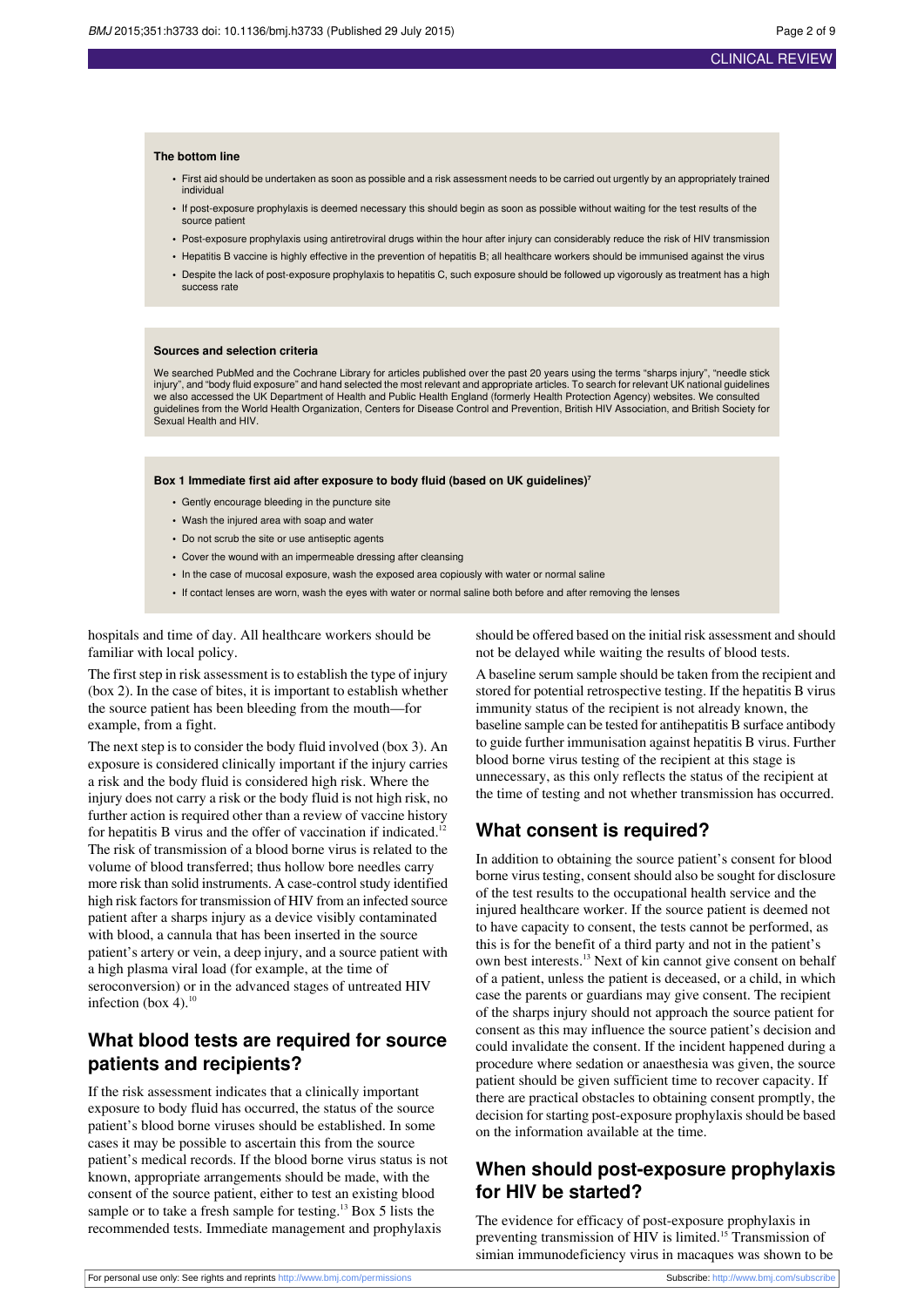### CLINICAL REVIEW

Box 2 Risk assessment based on injury type (adapted from UK guidelines<sup>6</sup> and case-control studies<sup>10 11</sup>)

#### High risk exposures

- **•** Deep percutaneous injury
- **•** Freshly used sharps
- **•** Visible blood on sharps
- **•** Needle used on source's blood vessels

#### Low risk exposures

- **•** Superficial injury, exposure through broken skin, mucosal exposure
- **•** Old discarded sharps
- **•** No visible blood on sharps
- **•** Needle not used on blood vessels—for example, suturing, subcutaneous injection needles

#### Exposures with no or minimal risk

- **•** Skin not breached
- **•** Contact of body fluid with intact skin
- **•** Contact with saliva (non-dental), urine, vomit, or faeces that is not visibly blood stained
- **•** Needle not used on a patient before injury

#### Box 3 Body fluids and risk for transmission of blood borne viruses (in alphabetical order, based on UK guidelines $^{\circ}$   $^{\gamma}$

High risk body fluids

- **•** Amniotic fluid
- **•** Blood
- **•** Cerebrospinal fluid
- **•** Exudative or other tissue fluid from burns or skin lesions
- **•** Human breast milk
- **•** Pericardial fluid
- **•** Peritoneal fluid
- **•** Pleural fluid
- **•** Saliva in association with dentistry (likely to be contaminated with blood, even when not visibly so)
- **•** Semen
- **•** Synovial fluid
- **•** Unfixed human tissues and organs
- **•** Vaginal secretions

#### Low risk body fluids (unless visibly blood stained)

- **•** Saliva (non-dentistry associated)
- **•** Stool
- **•** Urine
- **•** Vomit

#### **Box 4 Risk assessment of source patient (based on UK guidelines<sup>7</sup> and case-control studies<sup>10</sup> <sup>11</sup>)**

High risk source

- **•** Known to be infected with one or more blood borne viruses (viral load and treatment status unknown)
- **•** Known to have a detectable viral load for one or more blood borne viruses
- **•** Unknown viral load but known to have advanced or untreated blood borne virus infection
- **•** Blood borne virus status unknown but had known risk factors\*

#### Low risk source

- **•** Ongoing risk factors for blood borne viruses and recent blood test results were negative for all three blood borne viruses
- **•** Infected with a blood borne virus but known to have a fully suppressed viral load
- **•** Unknown viral load but receiving long term antiviral treatment for blood borne virus with good adherence and known to be stable
- **•** Blood borne virus status unknown but had no known risk factors for such viruses

#### Source with no or minimal risk

**•** A recent blood test† result was negative for all three blood borne viruses

\*Examples of risk factors: intravenous drug use, men who have sex with men, commercial sex workers, origin from high prevalence areas for HIV, hepatitis B virus, or hepatitis C virus.

†Can be arranged from source patient after consent if no recent results for blood borne viruses are available. However, management should not be delayed while waiting for results.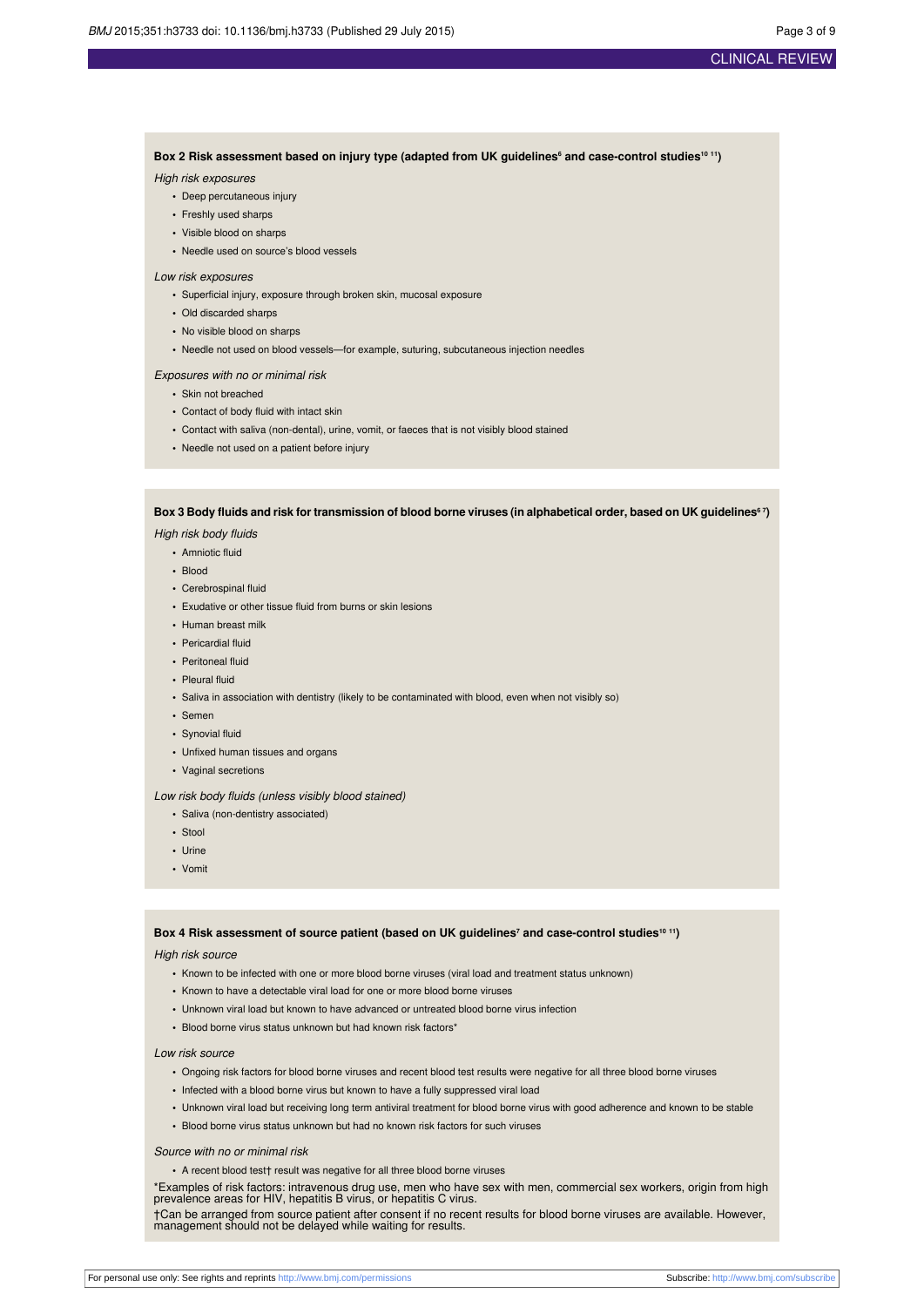#### **Box 5 Recommended investigations in source patient after consent (based on expert opinion)**

- **•** Combined HIV antigen and antibody (fourth generation HIV immunoassay)
- **•** Hepatitis B surface antigen
- **•** Hepatitis C antibody\*
- **•** Other additional investigations could be added if a specific transmissible infectious condition is suspected—for example, malaria, human T cell leukaemia virus

\*Testing for hepatitis C virus RNA or antigen should also be considered if source patient is at high risk for hepatitis C virus. This is because hepatitis C virus antibody may be negative during acute infection and may remain negative for more than<br>12 months in immunocompromised patients.<sup>14</sup>

prevented by tenofovir when given within 24 hours of inoculation and continued for four weeks.<sup>16</sup> Treatment efficacy was reduced if there was a delay between inoculation and treatment and if the duration of treatment was shortened. The use of post-exposure prophylaxis in an occupational health setting was based on an observational study, which showed that the use of zidovudine reduced the risk of transmission after exposure by  $80\%$ .<sup>10</sup> Table 1 $\downarrow$  summarises the recommended use of post-exposure prophylaxis based on risk assessment.

Although the risk of HIV transmission is increased if patients have a high viral load, it is not clear what the risk of transmission is if the viral load is undetectable. In such cases the risk is thought to be low although not zero.<sup>17</sup> Guidelines from the United States recommend that post-exposure prophylaxis should be offered even when source patients have undetectable viral loads.<sup>18</sup> In the UK a discussion with the recipient about the balance between the risk of transmission and the side effects of post-exposure prophylaxis is recommended. Post-exposure prophylaxis is generally not recommended if the viral load is less than 200 copies/mL but could be offered if the recipient is anxious about the risk.<sup>19</sup> Thus the final decision on whether or not post-exposure prophylaxis should be used should be made with full engagement of the recipient.

The antiretroviral agents recommended for post-exposure prophylaxis differ between the guidelines from different countries. Table 2[⇓](#page-6-0) summarises the recommended agents and their possible side effects. The current agents recommended in the UK are well tolerated, with few side effects, can be taken at any time of the day, and can be stored at room temperature. Pregnancy is not a contraindication, although the possible risk and benefits to the fetus should be discussed with the recipient. Advice from a specialist experienced in the management of HIV in pregnancy should be sought.

UK guidelines recommend starting post-exposure prophylaxis as soon as possible and no later than 72 hours after exposure, and to continue for 28 days.<sup>7</sup> If the source patient's HIV test result is negative, post-exposure prophylaxis can be discontinued. Before starting post-exposure prophylaxis a full drug history should be obtained from the recipient because of potential interactions between antiretroviral agents and other drugs. An excellent resource for checking drug interactions is available online.<sup>22</sup> Post-exposure prophylaxis may need to be adjusted if the source patient is suspected of having or known to have resistance against one or more components of the standard post-exposure prophylaxis. Such problems should be discussed with local HIV experts or the HIV doctor treating the source patient, although this should not delay post-exposure prophylaxis.

## **How can the transmission of hepatitis B virus be prevented?**

The vaccine against hepatitis B virus can be given shortly after exposure either as the first dose of a primary course or as a

booster. Table 3[⇓](#page-7-0) shows the strategy for offering vaccination against hepatitis B virus after a sharps injury based on vaccination history, previous response to vaccination, type of exposure, and the hepatitis B virus status of the source patient. The additional use of hepatitis B immunoglobulin aims to provide passive immunity if the source patient is known to be at high risk of hepatitis B virus infection and the recipient has not been previously adequately immunised or is a known non-responder to the vaccine—that is, those with a documented absence of hepatitis B surface antibodies after a full course of hepatitis B vaccination.<sup>12</sup> The ideal time frame for use of post-exposure hepatitis B immunoglobulin is within 48 hours of exposure, although it can be considered up to one week.<sup>12</sup>

## **What can be done about exposure to hepatitis C virus?**

A case-control study found that the risk of hepatitis C virus transmission after percutaneous exposure increased with deep injuries and procedures involving hollow bore needles placed in a source patient's blood vessel.<sup>11</sup> Hepatitis C virus has also been found to have prolonged survival in syringes with a high residual void volume.<sup>23</sup> The risk of hepatitis C virus transmission increases significantly if the source has a high viral load, $11$ whereas those with an undetectable viral load are unlikely to be infectious.<sup>24</sup>

Currently no vaccine or post-exposure prophylaxis is effective in the prevention of hepatitis C virus transmission. However, treatment of acute hepatitis C infection is known to be highly effective.<sup>25</sup> Early detection of hepatitis C virus transmission and referral to an appropriate specialist for assessment and treatment is therefore essential.

## **How is care accessed in different healthcare settings?**

Local policy should clearly identify which department to contact during and out of normal working hours. The emergency department is usually the location for immediate access to advice, medicines, and vaccines, although in some hospitals additional post-exposure prophylaxis packs are stored in strategic locations such as operating theatres or delivery suites. In the community setting or in dental practices, the initial management of the injury has to be started on-site, immediately after the incident. A system to enable injured healthcare workers to access urgent expert advice should be locally agreed. As this occurs in an outpatient setting, it is important that source patients should be assessed before discharge and consent obtained for any potential blood tests. Hepatitis B virus vaccines are widely available in general practice, but access to HIV post-exposure prophylaxis would require a visit to the local emergency department. Because of the need to start these drugs early, attendance at an emergency department should not be delayed if this is deemed necessary after risk assessment.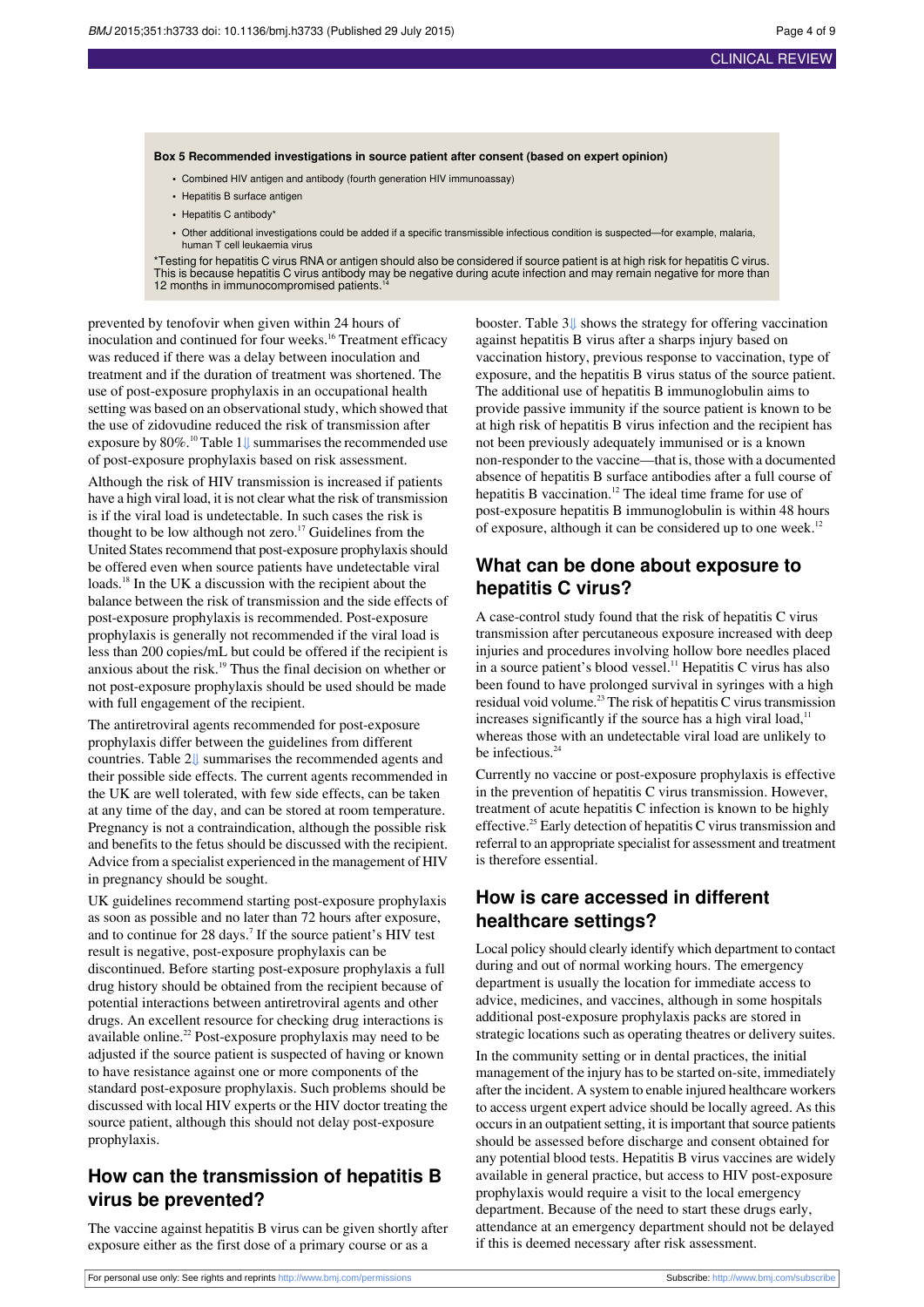## **How should injured healthcare workers be followed up?**

After important exposure to body fluid, recipients should be followed up for at least 12 weeks. Table 4[⇓](#page-8-0) summarises the testing required and timing of follow-up. Healthcare workers who have sustained a high risk injury and receive post-exposure prophylaxis should not be considered infectious and should be reassured that it is safe for them to return to clinical work, including performing procedures that are prone to exposure.<sup>26</sup> They should, however, be advised to use barrier contraception and to avoid blood or tissue donations, pregnancy, and breast feeding, especially during the first six to 12 weeks after exposure.<sup>18</sup>

This article was critically reviewed by several healthcare workers: Ali Hashtroudi, Ceris Evans, Eilidh Stewart, James Donaldson, Jan Kunkel, Jayshree Dave, Neil Slabbert, and Ranjababu Kulasegaram.

Contributors: CYWT conceived this review. He is the guarantor. All authors contributed equally to the writing and editing of this article and all approved its content.

Competing interests: We have read and understood the BMJ policy on declaration of interests and declare the following: none.

Provenance and peer review: Not commissioned; externally peer reviewed.

- Woode Owusu M, Wellington E, Rice B, Gill ON, Ncube F & contributors. Eye of the needle. United Kingdom surveillance of significant occupational exposure to bloodborne viruses in healthcare workers. 2014. Public Health England. [www.gov.uk/government/](http://www.gov.uk/government/uploads/system/uploads/attachment_data/file/385300/EoN_2014_-_FINAL_CT_3_sig_occ.pdf) [uploads/system/uploads/attachment\\_data/file/385300/EoN\\_2014\\_-\\_FINAL\\_CT\\_3\\_sig\\_](http://www.gov.uk/government/uploads/system/uploads/attachment_data/file/385300/EoN_2014_-_FINAL_CT_3_sig_occ.pdf) [occ.pdf](http://www.gov.uk/government/uploads/system/uploads/attachment_data/file/385300/EoN_2014_-_FINAL_CT_3_sig_occ.pdf).
- 2 Diprose P, Deakin CD, Smedley J. Ignorance of post-exposure prophylaxis guidelines following HIV needlestick injury may increase the risk of seroconversion. Br J Anaesth 2000;84:767-70.
- 3 Tarantola A, Rachline A, Konto C, Houzé S, Sabah-Mondan C, Vrillon H, et al. Occupational Plasmodium falciparum malaria following accidental blood exposure: a case, published reports and considerations for post-exposure prophylaxis. Scand J Infect Dis 2005;37:131-40.
- 4 Menna-Barreto M. HTLV-II transmission to a health care worker. Am J Infect Control 2006;34:158-60.
- 5 Günther S, Feldmann H, Geisbert TW, et al. Management of accidental exposure to Ebola virus in the biosafety level 4 laboratory, Hamburg, Germany. J Infect Dis 2011;204:S785-90.
- 6 Expert Advisory Group on AIDS and the Advisory Group on Hepatitis. Guidance for clinical healthcare workers: protection against infection with bloodborne viruses. UK Health Departments. 1998. [http://webarchive.nationalarchives.gov.uk/20130107105354/http://](http://webarchive.nationalarchives.gov.uk/20130107105354/http://www.dh.gov.uk/prod_consum_dh/groups/dh_digitalassets/@dh/@en/documents/digitalasset/dh_4014474.pdf) [www.dh.gov.uk/prod\\_consum\\_dh/groups/dh\\_digitalassets/@dh/@en/documents/](http://webarchive.nationalarchives.gov.uk/20130107105354/http://www.dh.gov.uk/prod_consum_dh/groups/dh_digitalassets/@dh/@en/documents/digitalasset/dh_4014474.pdf) [digitalasset/dh\\_4014474.pdf](http://webarchive.nationalarchives.gov.uk/20130107105354/http://www.dh.gov.uk/prod_consum_dh/groups/dh_digitalassets/@dh/@en/documents/digitalasset/dh_4014474.pdf).
- Department of Health. HIV post-exposure prophylaxis: guidance from the UK Chief Medical Officer's Expert Advisory Group on AIDS. Department of Health. 2008. [www.gov.uk/](http://www.gov.uk/government/uploads/system/uploads/attachment_data/file/203139/HIV_post-exposure_prophylaxis.pdf) [government/uploads/system/uploads/attachment\\_data/file/203139/HIV\\_post-exposure\\_](http://www.gov.uk/government/uploads/system/uploads/attachment_data/file/203139/HIV_post-exposure_prophylaxis.pdf) [prophylaxis.pdf.](http://www.gov.uk/government/uploads/system/uploads/attachment_data/file/203139/HIV_post-exposure_prophylaxis.pdf)
- 8 Hawkins DA, Asboe D, Barlow K, Evans B. Seroconversion to HIV-1 following a needlestick injury despite combination post-exposure prophylaxis. J Infect 2001;43:12-5.
- Naghavi SH, Shabestari O, Alcolado J. Post-traumatic stress disorder in trainee doctors with previous needlestick injuries. Occup Med (Lond) 2013;63:260-5.
- 10 Cardo DM, Culver KH, Ciesielski C, et al. A case-control study of HIV seroconversion in health-care workers after percutaneous exposure. N Engl J Med 1997;337:1485-90.
- 11 Yazdanpanah Y, De Carli G, Migueres B, et al. Risk factors for hepatitis C virus transmission to health care workers after occupational exposure: a European case-control study. Clin Infect Dis 2005;41:1423-30.
- 12 Public Health England. Immunisation against infectious disease: the Green Book. Public Health England; 2013:161-85. [www.gov.uk/government/uploads/system/uploads/](http://www.gov.uk/government/uploads/system/uploads/attachment_data/file/263311/Green_Book_Chapter_18_v2_0.pdf) [attachment\\_data/file/263311/Green\\_Book\\_Chapter\\_18\\_v2\\_0.pdf](http://www.gov.uk/government/uploads/system/uploads/attachment_data/file/263311/Green_Book_Chapter_18_v2_0.pdf).
- 13 General Medical Council. Consent: patients and doctors making decisions together. General Medical Council. June 2008. [www.gmc-uk.org/static/documents/content/Consent\\_](http://www.gmc-uk.org/static/documents/content/Consent_-_English_0914.pdf) English\_0914.pdf.
- 14 Thomson EC, Nastouli E, Main J, et al. Delayed anti-HCV antibody response in HIV-positive men acutely infected with HCV. AIDS 2009;23:89-93.
- Young TN, Arens FJ, Kennedy GE, Laurie JW, Rutherford GW. Antiretroviral post-exposure prophylaxis (PEP) for occupational HIV exposure. Cochrane Database Syst Rev 2007;1:CD002835.
- 16 Tsai CC, Emau P, Follis KE, et al. Effectiveness of postinoculation (R)-9-(2-phosphonylmethoxypropyl) adenine treatment for prevention of persistent simian immunodeficiency virus SIVmne infection depends critically on timing of initiation and duration of treatment. J Virol 1998;72:4265-73.
- Webster D. Is HIV post-exposure prophylaxis required following occupational exposure to a source patient who is virologically suppressed on antiretroviral therapy? HIV Med 2015;16:73-5.
- 18 Kuhar DT, Henderson DK, Struble KA, et al. Updated US Public Health Service guidelines for the management of occupational exposures to human immunodeficiency virus and recommendations for postexposure prophylaxis. Infect Control Hosp Epidemiol 2013;34:875-92.
- 19 Expert Advisory Group on AIDS. Updated recommendation for HIV post-exposure prophylaxis (PEP) following occupational exposure to a source with undetectable HIV viral load. Department of Health. 2013. [www.gov.uk/government/uploads/system/uploads/](http://www.gov.uk/government/uploads/system/uploads/attachment_data/file/275060/EAGA_advice_on_PEP_after_exposure_to_UD_source_Dec13.pdf) [attachment\\_data/file/275060/EAGA\\_advice\\_on\\_PEP\\_after\\_exposure\\_to\\_UD\\_source\\_](http://www.gov.uk/government/uploads/system/uploads/attachment_data/file/275060/EAGA_advice_on_PEP_after_exposure_to_UD_source_Dec13.pdf) [Dec13.pdf](http://www.gov.uk/government/uploads/system/uploads/attachment_data/file/275060/EAGA_advice_on_PEP_after_exposure_to_UD_source_Dec13.pdf).
- 20 Expert Advisory Group on AIDS. Changes to recommended regimen for post-exposure prophylaxis. Department of Health. 2014. www.gov.uk/government/uploads/system [uploads/attachment\\_data/file/351633/Change\\_to\\_recommended\\_regimen\\_for\\_PEP\\_](http://www.gov.uk/government/uploads/system/uploads/attachment_data/file/351633/Change_to_recommended_regimen_for_PEP_starter_pack_final.pdf) [starter\\_pack\\_final.pdf.](http://www.gov.uk/government/uploads/system/uploads/attachment_data/file/351633/Change_to_recommended_regimen_for_PEP_starter_pack_final.pdf)
- 21 Ford N, Shubber Z, Calmy A, et al. Choice of antiretroviral drugs for postexposure prophylaxis for adults and adolescents: a systematic review. Clin Infect Dis 2015;60(Suppl  $3$ :S<sub>170-6</sub>.
- 22 University of Liverpool. Drug interaction charts. [www.hiv-druginteractions.org.](http://www.hiv-druginteractions.org) 29 June 2015. [www.hiv-druginteractions.org/InteractionCharts.aspx.](http://www.hiv-druginteractions.org/InteractionCharts.aspx)
- 23 Paintsil E, He H, Peters C, Lindenbach BD, Heimer R. Survival of hepatitis C virus in syringes: implication for transmission among injection drug users. J Infect Dis 2010;202:984-90.
- 24 English National Blood Service HCV Lookback Collation Collaborators. Transfusion transmission of HCV infection before anti-HCV testing of blood donations in England: results of the national HCV lookback program. Transfusion 2002;42:1146-53.
- Tomkins SE, Rice BD, Roy K, Cullen B, Ncube FM. Universal treatment success among healthcare workers diagnosed with occupationally acquired acute hepatitis C. J Hosp Infect 2015;89:69-71.
- 26 Department of Health. Annex A: examples of UKAP advice on exposure prone procedures. Department of Health. 2010. [http://webarchive.nationalarchives.gov.uk/±/www.dh.gov.uk/](http://webarchive.nationalarchives.gov.uk/�/www.dh.gov.uk/en/Publicationsandstatistics/Publications/PublicationsPolicyAndGuidance/Browsable/DH_5368137) [en/Publicationsandstatistics/Publications/PublicationsPolicyAndGuidance/Browsable/DH\\_](http://webarchive.nationalarchives.gov.uk/�/www.dh.gov.uk/en/Publicationsandstatistics/Publications/PublicationsPolicyAndGuidance/Browsable/DH_5368137) [5368137.](http://webarchive.nationalarchives.gov.uk/�/www.dh.gov.uk/en/Publicationsandstatistics/Publications/PublicationsPolicyAndGuidance/Browsable/DH_5368137)

#### Cite this as: BMJ 2015;351:h3733

© BMJ Publishing Group Ltd 2015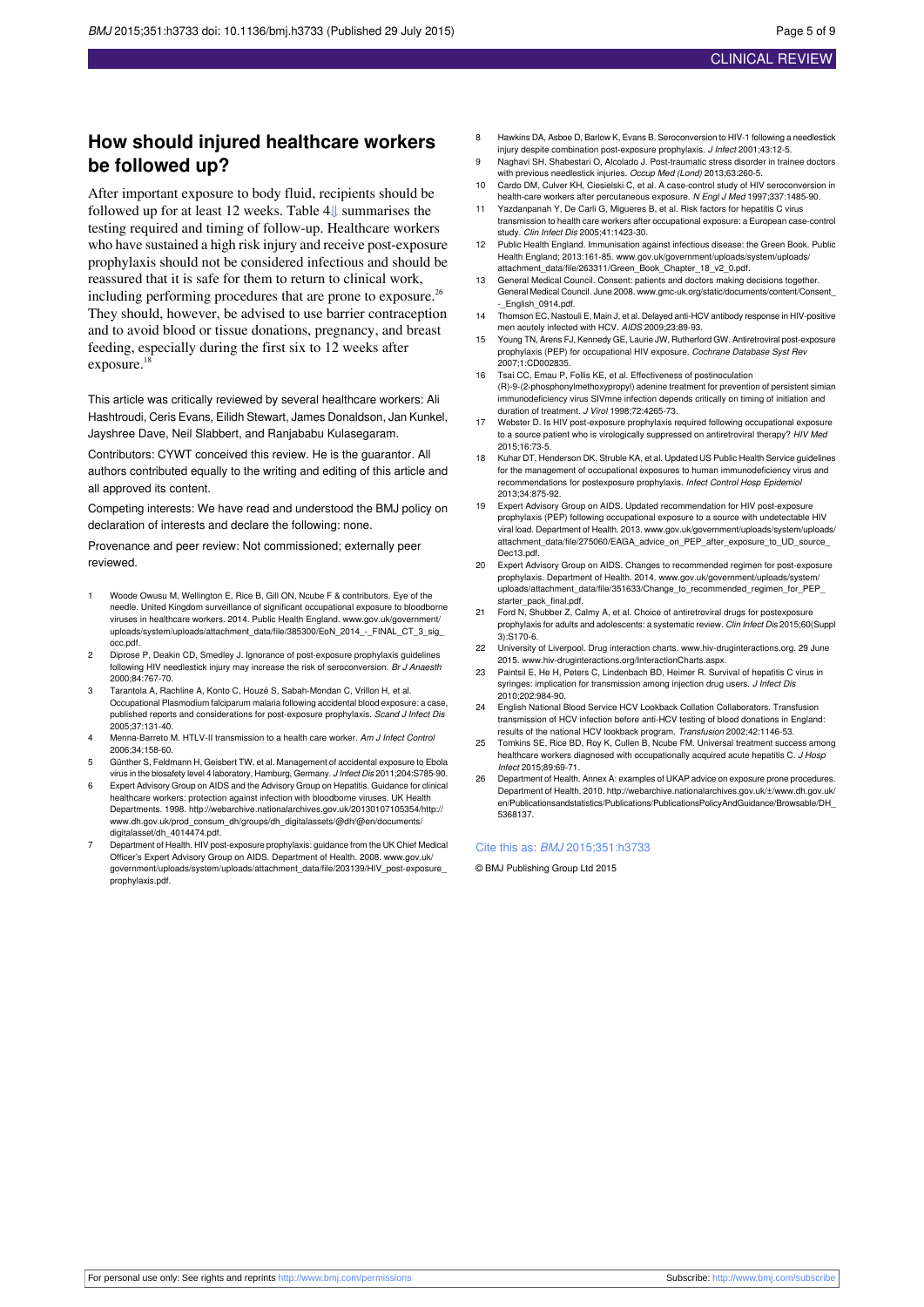#### **Additional educational resources**

Resources for healthcare professionals

Health and Safety Executive. Sharps injuries—what you need to do [\(www.hse.gov.uk/healthservices/needlesticks/actions.htm](http://www.hse.gov.uk/healthservices/needlesticks/actions.htm))—provides a perspective from the regulatory aspect of sharps injury

NHS Choices. What should I do if I injure myself with a used needle? ([www.nhs.uk/chq/Pages/2557.aspx?CategoryID=72](http://www.nhs.uk/chq/Pages/2557.aspx?CategoryID=72))—provides a concise and practical approach to needlestick injury; also useful for non-healthcare workers

Royal College of Nursing. Needlestick and sharps injuries ([www.rcn.org.uk/support/the\\_working\\_environment/health\\_and\\_safety/](http://www.rcn.org.uk/support/the_working_environment/health_and_safety/needlestick_and_sharps_injuries) [needlestick\\_and\\_sharps\\_injuries\)](http://www.rcn.org.uk/support/the_working_environment/health_and_safety/needlestick_and_sharps_injuries)—has a link to the Royal College of Nursing guidance on sharps safety

Patient.co.uk. Needlestick injury [\(www.patient.co.uk/doctor/needlestick-injury](http://www.patient.co.uk/doctor/needlestick-injury))—provides good tips on how to prevent sharps injury

Health Education England. e-learning for Healthcare [\(http://www.e-lfh.org.uk/\)](http://www.e-lfh.org.uk/)—several e-learning modules under Pathology (PATH)/e-Path 07-Virology provide useful information on prevention and management of sharps injury: 07\_052 Sharps Injuries; 07\_060 HBV; 07\_104 HIV prevention

Medscape [\(http://emedicine.medscape.com/article/782611-overview\)](http://emedicine.medscape.com/article/782611-overview)—a comprehensive overview of the American approach to management of exposure to body fluids

HIV-drug interaction.org [\(www.hiv-druginteractions.org](http://www.hiv-druginteractions.org/))—maintained by the University of Liverpool, which provides a clinically useful, up to date and evidence based drug-drug interaction resource, freely available to healthcare workers, patients, and researchers

## <span id="page-5-0"></span>**Tables**

Table 1 Recommendation for HIV post-exposure prophylaxis based on HIV status of source patient and nature of incident (based on UK **guidelines<sup>7</sup> )**

| Incident risk and nature of exposure       | Status of source patient*    |                                       |  |
|--------------------------------------------|------------------------------|---------------------------------------|--|
|                                            | No or low risk for HIV       | High risk or known to be HIV positive |  |
| Minimal risk incident or low risk exposure |                              |                                       |  |
| Post-exposure prophylaxis                  | Not recommended              | Not recommended                       |  |
| Follow-up                                  | Not required<br>Not required |                                       |  |
| Low risk incident and high risk exposure   |                              |                                       |  |
| Post-exposure prophylaxis                  | Not recommended              | Considered <sup>+</sup>               |  |
| Follow-up                                  | Not required                 | Advisable                             |  |
| High risk incident and high risk exposure  |                              |                                       |  |
| Post-exposure prophylaxis                  | Not recommended              | Recommended                           |  |
| Follow-up                                  | Not required                 | Required                              |  |

\*Where it is not possible to identify the source patient, a risk assessment should be conducted, including circumstances of exposure and epidemiological likelihood of HIV being present. Use of post-exposure prophylaxis is unlikely to be justified in most such exposures.

†Could be offered after a thorough discussion of risk.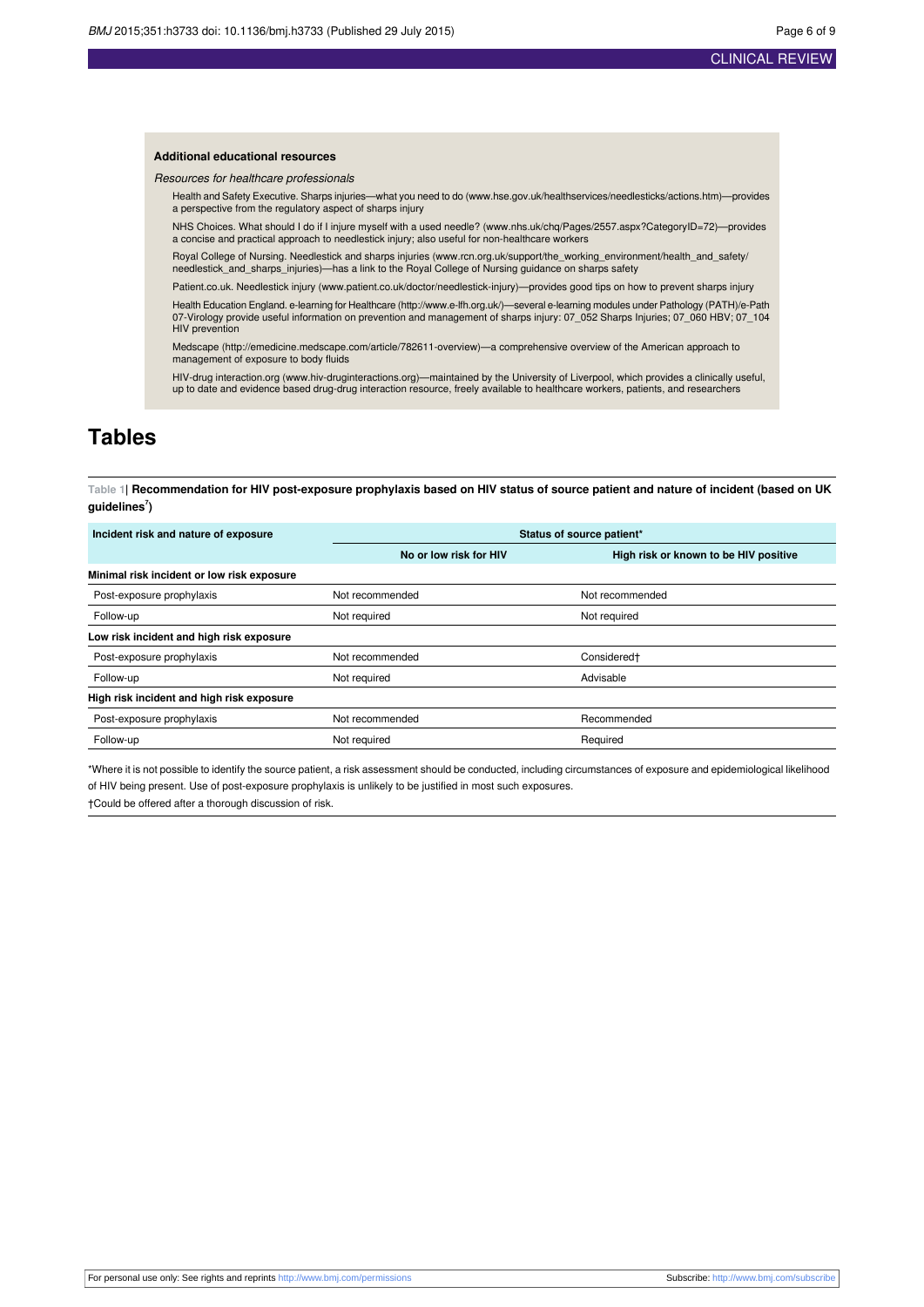<span id="page-6-0"></span>Table 2| Recommended antiretroviral agents for HIV post-exposure prophylaxis after sharps injuries (based on US,<sup>18</sup> UK,<sup>20</sup> and WHO<sup>21</sup> **guidelines)**

| Source of guidelines and recommendations                                                        | <b>Potential side effects</b>                                                                                                                                                                   |  |  |
|-------------------------------------------------------------------------------------------------|-------------------------------------------------------------------------------------------------------------------------------------------------------------------------------------------------|--|--|
| <b>UK and USA</b>                                                                               |                                                                                                                                                                                                 |  |  |
| tablet daily                                                                                    | Truvada (245 mg tenofovir disoproxil fumarate and 200 mg emtricitabine) one Rare, but important side effects include acute renal failure and proximal renal<br>tubolopathy (Fanconi's syndrome) |  |  |
| Raltegravir 400 mg twice daily                                                                  | Rare, but include insomnia, diarrhoea, and nausea and vomiting                                                                                                                                  |  |  |
| <b>World Health Organization</b>                                                                |                                                                                                                                                                                                 |  |  |
| 2 nucleoside reverse transcriptase inhibitors: tenofovir+lamivudine or<br>emtricitabine         | Rare, but important side effects of tenofovir include acute renal failure and proximal<br>renal tubolopathy (Fanconi's syndrome)                                                                |  |  |
| Kaletra (200 mg lopinavir and 50 mg ritonavir) or other ritonavir boosted<br>protease inhibitor | Rare, but include rash, diarrhoea, nausea and vomiting, and abnormal liver function<br>test results                                                                                             |  |  |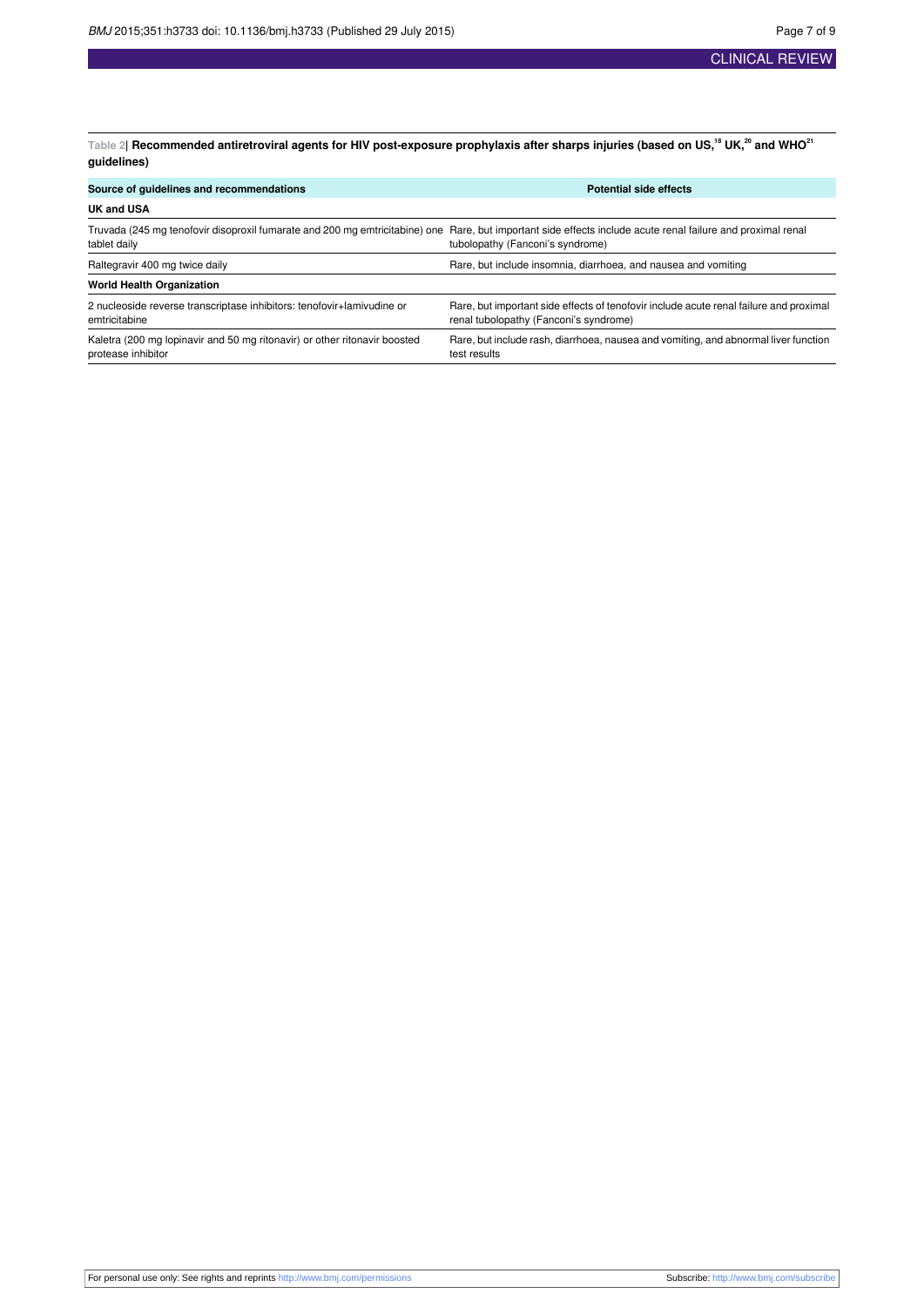#### <span id="page-7-0"></span>Table 3| Hepatitis B management algorithm based on vaccination history of recipient (based on UK immunisation guidelines<sup>12</sup>)

| <b>Hepatitis B vaccination history of</b><br>$\leq$ 1 dose of vaccine or<br>recipient<br>uncertain vaccination history                   |                                                                         | $\geq$ 2 doses of vaccine              |                                                         |                                                                                          |
|------------------------------------------------------------------------------------------------------------------------------------------|-------------------------------------------------------------------------|----------------------------------------|---------------------------------------------------------|------------------------------------------------------------------------------------------|
| Hepatitis B immunity status                                                                                                              | <b>Unknown</b>                                                          | <b>Unknown</b>                         |                                                         | Known vaccine responder Known vaccine non-responder                                      |
| High risk exposure, source patient positive<br>for hepatitis B surface antigen                                                           | Accelerated vaccine* course+1<br>dose of hepatitis B<br>immunoqlobulint | 2 doses of vaccine at<br>0 and 1 month | Consider booster vaccine 2 doses of hepatitis B<br>dose | immunoglobulint at 0 and 1 month;<br>consider booster vaccine dose                       |
| High risk exposure, hepatitis B surface<br>antigen status of source patient unknown                                                      | Accelerated vaccine* course                                             | dose of vaccine                        | Consider booster vaccine 2 doses of hepatitis B<br>dose | immunoglobulint at 0 and 1 month;<br>consider booster vaccine dose                       |
| Source patient negative for hepatitis B<br>surface antigen or low risk exposure<br>(regardless of hepatitis B surface antigen<br>status) | Initiate vaccine course                                                 | Complete vaccine<br>course             | dose                                                    | Consider booster vaccine No hepatitis B immunoglobulin;<br>consider booster vaccine dose |

\*Doses spaced at 0, 1, and 2 months with booster dose at 12 months. †Hepatitis B immunoglobulin 500 units intramuscularly per dose.